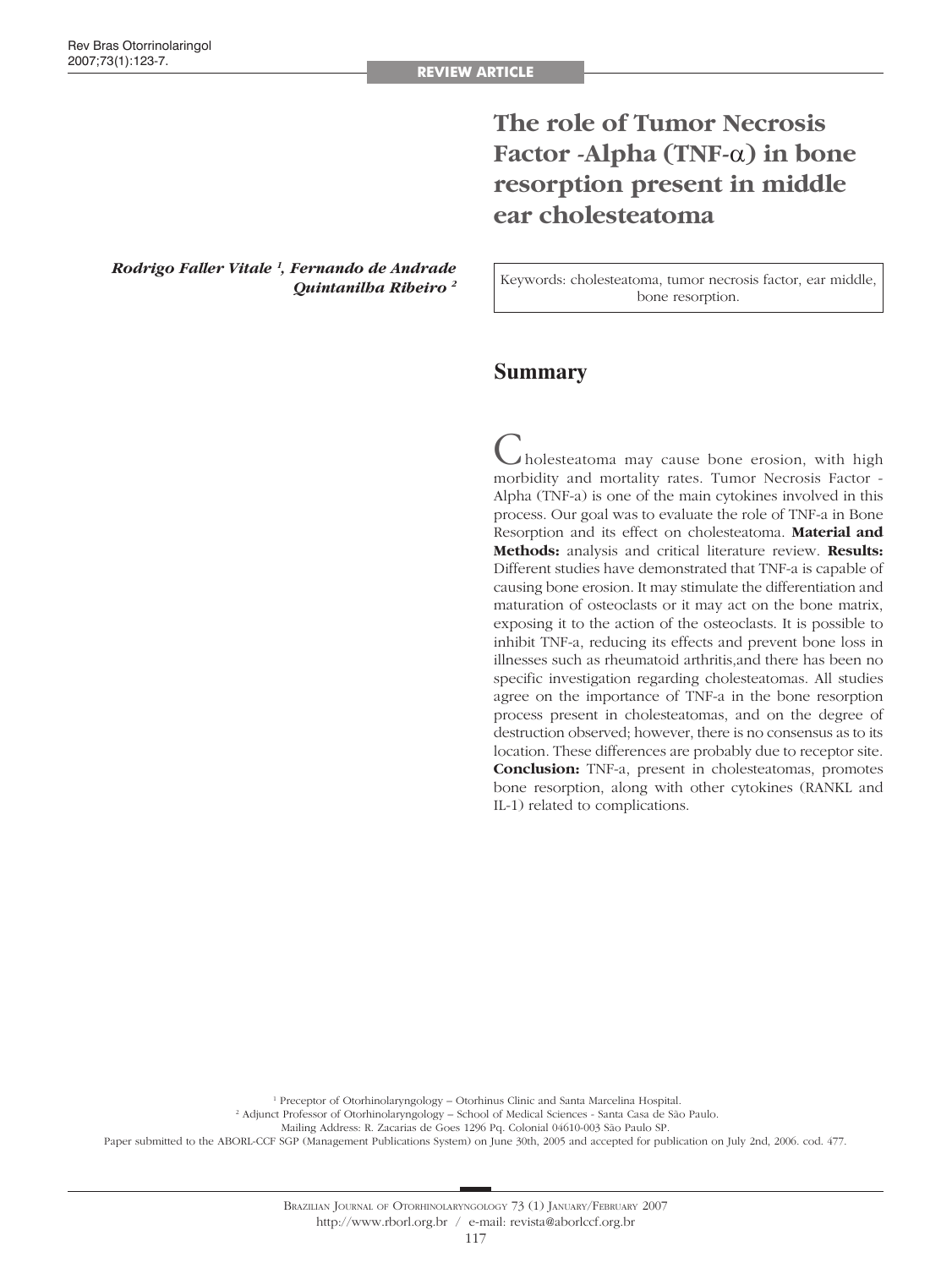### **INTRODUCTION**

Acquired middle ear cholesteatoma was first described by Curveilhier in 1829. It is characterized by the invasion of keratinized stratified squamous epithelium into the tympanic cavity. This epithelium is different from that usually found in the middle ear.<sup>1</sup>

Cholesteatoma may cause bone destruction and result in intratemporal and intracranial complications,2 which have high morbidity and mortality rates. This justifies our study of the bone destruction mechanisms in cholesteatoma.

There are numerous theories to explain the destructive properties (erosion) of cholesteatomas. Pressure due to accumulated keratin and other waste was initially proposed as the cause of destruction. A biochemical theory eventually was postulated, in which enzymes and cytokines released by cholesteatomas would cause bone lysis and destruction.3

Cytokines are a group of low molecular weight proteins for communication between cells.<sup>4</sup> Cytokines are released as a result of a variety of stimuli, and interact with their receptors to regulate cell function.<sup>5</sup> They are closely related to inflammation. The tumor necrosis factor alpha (TNF- $\alpha$ ) was discovered by Carswell et al.<sup>6</sup> in 1975; it is considered one of the main cytokines related to inflammation and immune processes, and operates in various parts of the body. TNF- $\alpha$  is secreted by macrophages, lymphocytes and monocytes mostly as a result of the presence of bacterial lipopolysaccharides (LPS). TNF-α and other cytokines cause bone destruction and remodelling7 in cholesteatomas.

The aim of this paper is to analyze the importance of tumor necrosis factor alpha (TNF-α) in bone resorption and its action in acquired middle ear cholesteatoma based on a review and an analysis of literature.

#### **REVIEW OF LITERATURE**

#### **Properties of TNF-**α

TNF-α is produced by activated macrophages, lymphocytes or monocytes.<sup>8</sup> The main stimulus for its production are lipopolysaccharides that are part of gram-negative bacterial membranes.9 After production and release, TNF-α links to specific receptors called TNF receptors I and II (TNF-R) to produce biological effects. TNF receptors (particularly TNF-RII) may also initiate apoptosis. The mechanism that defines the dominant effect, however, has not been fully clarified.<sup>5</sup> Thus, the main physiological effect of TNF-α is to promote the immunological and inflammatory response by recruiting neutrophils and monocytes to an infection site followed by their activation. TNF-α therefore has a number of effects in the body.<sup>5</sup>

When released at low concentrations, TNF-α acts

on endothelial cells to promote vasodilation and stimulates these cells to secrete a group of leukocyte-chemotaxis cytokines named chemokines. Resulting local inflammation combats infections.<sup>5</sup> In the hypothalamus TNF- $\alpha$  is an endogenous pyrogen that causes fever. In the liver, TNFα stimulates the production of acute phase inflammatory proteins and fibrinogen.5

TNF-α leads to bone destruction by acting directly on osteoclast differentiation and maturation, and by indirectly exposing the bone matrix.<sup>10</sup> It does so together with interleukin 1 (IL-1) and RANKL (ligandins for activating NF-κB receptors), which are also abundant in inflammation sites associated with bone destruction. Together, these substances can recruit, differentiate, and activate osteoclasts.11 There is, therefore, synergy between TNF-α and RANKL that increases osteoclast function by a cooperation mechanism,8,12 to which may be added interleukin 1 and 6 (IL-1 and IL-6).<sup>13,14</sup>

TNF- $\alpha$  may be inhibited by antagonist solutions containing a soluble portion that block its receptors. Assuma et al.<sup>12</sup> (1998) observed a roughly 60% reduction of bone loss by using these antagonists. TNF- $\alpha$  may also be inhibited by anti-TNF- $\alpha$  antibodies.<sup>15</sup>

#### **Action of TNF-**α **in acquired middle ear cholesteatoma**

The first papers that investigated the role of TNF- $\alpha$ in cholesteatoma were published in the beginning of the 1990s.16,17 Since then many authors have studied the action of TNF- $\Box$  on bone resorption in cholesteatoma.<sup>18</sup>

Yan and Huang<sup>11</sup> (1991) analyzed five experimentally induced cholesteatomas in animals and five surgical fragments. They found that human and experimental cholesteatomas had varying degrees of inflammation, including mononuclear infiltrates (lymphocytes and macrophages) and signs of vascular proliferation. Immunohistochemistry demonstrated TNF- $\alpha$  in granulation tissue. The authors noted that adding TNF-α to bone tissue cultures stimulated the formation of multinucleated cells (osteoclasts) that produced a gap on the bone surface (Howship's lacunae). They concluded that TNF- $\alpha$  is present in granulation tissue adjacent to the cholesteatoma and causes bone resorption<sup>11</sup>.

Marenda and Aufdemorte<sup>19</sup> (1995) attempted to find TNF-α and other cytokines in surgically collected cholesteatomas, comparing them with normal skin fragments from the external auditory meatus (EAM). TNF- $\alpha$  was found in suprabasal layers of cholesteatomas and in macrophages and fibroblasts; it was not found in the basal layer or in the EAM.

Amar et al.<sup>20</sup> (1996) studied bone destruction in cholesteatoma by dosing the TNF-α concentration in patients undergoing surgery. They also subdivided cholesteatomas into two groups: local and extended (based on the number of eroded ossicles, the presence of facial canal erosion,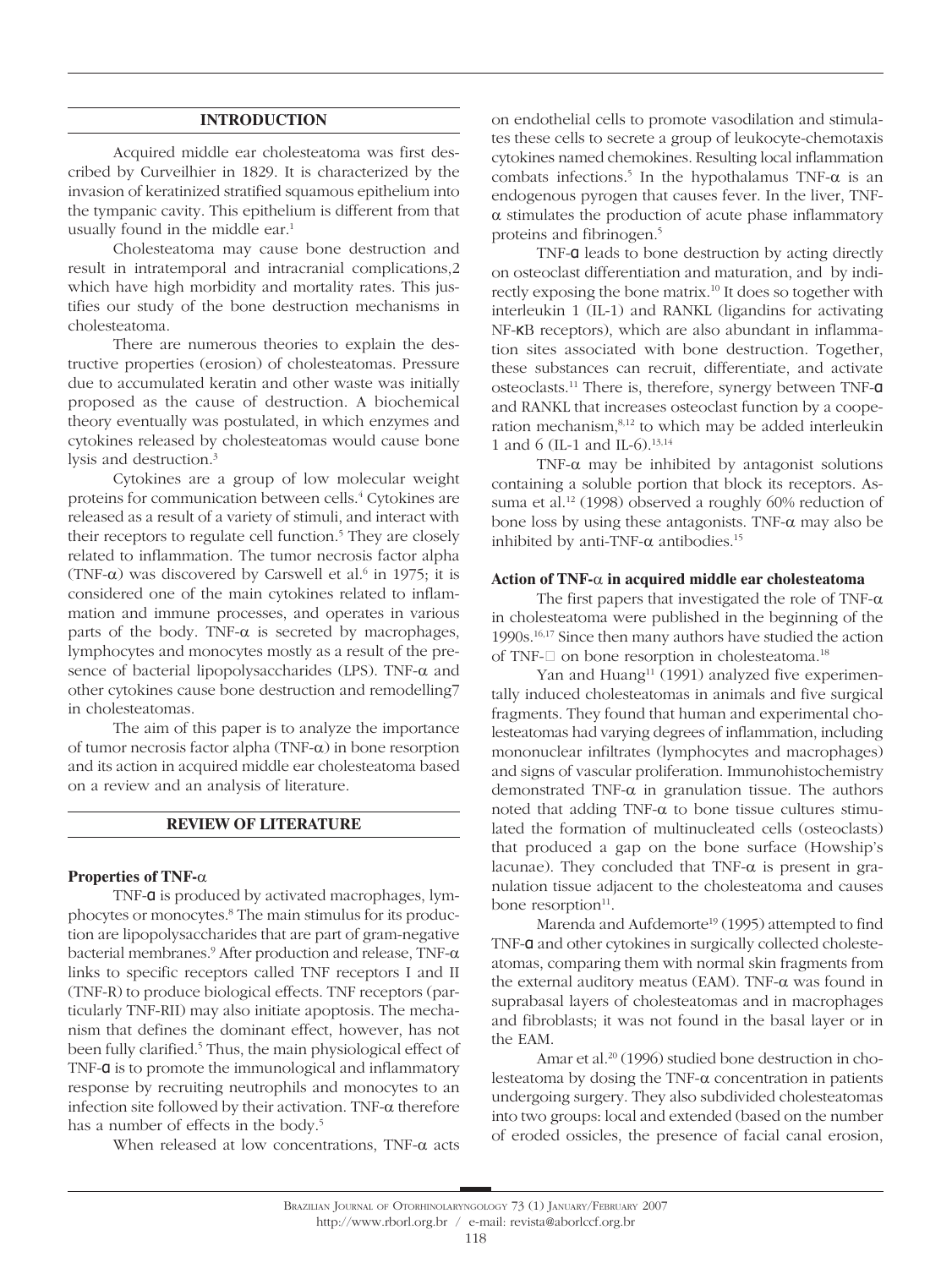exposure of the dura mater and the sigmoid sinus). TNFαconcentration was significantly higher in more aggressive cholesteatomas. Amar et al.<sup>20</sup> (1996) concluded that cytokines - TNF-α in particular - are directly involved in bone destruction caused by cholesteatomas, acting as an autocrine growth factor and indirectly stimulating hydrolase lysozymes.

Chung and  $Y<sub>oon</sub><sup>21</sup>$  (1998) separated the subepithelial and epithelial portion of cholesteatomas and cultured these tissues. These authors found that epithelial cells only produced interleukins (cytokines similar in function to TNF-α) when associated with the subepithelial tissue. They concluded that substances from the perimatrix possibly stimulate the cholesteatoma matrix to produce IL1, resulting in bone resorption.

Sastry et al.<sup>7</sup> (1999) dosed serum TNF- $\alpha$  levels in twenty normal patients (control group) and in twenty patients that were to undergo surgery for middle ear cholesteatoma. They collected surgical fragments of cholesteatomas and noted the degree of bone destruction. According to their findings, patients undergoing otological surgery had significantly higher preoperative serum TNF- $\alpha$  levels. They also found differences in serum TNF- $\alpha$  levels depending on the degree of bone destruction.

Akimoto et al.<sup>22</sup> (2000) studied the role of TNF- $\alpha$  in inflammation in congenital and acquired cholesteatomas. They noted that TNF- $\alpha$  and IL-1 levels are higher in these conditions compared to the skin of the EAM.

Yong-Soo et al.<sup>13</sup> (2001) also attempted to identify the importance of TNF-α in middle ear inflammation in rats with secretory otitis media induced by injecting Psudomonas aeuroginosas endotoxins. They noted the possibility of inhibiting inflammation. This was done dividing the rats into two groups. Saline solution containing a TNF- $\alpha$ antagonist (sTNF RI) was injected in rats belonging to the first group; rats in the second group received no injection. The authors found that the concomitant injection of sTNF RI inhibited inflammation. According to these authors, a TNF- $\alpha$  antagonist could be an important measure in the treatment of secretory otitis media, avoiding complications and cholesteatomas.

Yetiser et al.<sup>23</sup> (2002) compared TNF- $\alpha$  and IL-1 levels in sixteen cholesteatoma-free chronic otitis media patients and twenty chronic otitis media patients with cholesteatomas. They found significantly higher levels of IL-1 and TNF- $\alpha$  in the second group, and concluded that bone destruction was mediated by these cytokines.

Alves and Ribeiro<sup>18</sup> (2004) reviewed the role of cytokines in acquired middle ear cholesteatoma. They found a lack of consensus in literature about the localization of TNF-α in cholesteatoma layers. According to these authors TNF-α acts as a mediator in bone destruction.

## **DISCUSSION**

Cytokines are proteins formed within cells that, when released, interact with transmembrane cell receptors to produce their biological effect.<sup>4</sup> Depending on the site of action, they may have an autocrine action (when acting within their mother cell), a paracrine action (when acting on neighboring cells), or an endocrine action (acting at a distance). Each cytokine has multiple actions (pleiotropic effect), operating in synergy or antagonism, such as the synergism between TNF-α and interleukin 1 (IL-1), the main cytokines released in inflammation.<sup>4,5</sup>

TNF-α is produced by activated macrophages or by lymphocytes and monocytes. After linking with its receptors, TNF-α stimulates transcription and production of the IκB kinase enzyme, which in turn produces the nuclear factor κB (NF-κB). When activated, NF-κb acts on the cell nucleus inducing the production of a variety of proteins involved in inflammation and immunological processes responsible for the biological action of TNF-α. 8 (Figure 1).



**Figure 1.** Action of TNF-α on a cell. After linking to its receptor, TNF-α activates NF-κB, which produces and releases a variety of substances involved in inflammation and the immunological response.

Studies on the effect of TNF-α in cholesteatoma started in the beginning of the 1990s, when TNF- $\alpha$  was observed in that condition.16,17 Yan and Huang<sup>11</sup> (1991) noted that adding a prepared supernatant of cholesteatoma fragments to a bone tissue culture stimulated the formation of multinucleated cells and the appearance of surface lacunae. Multinucleated cells were in fact the osteoclasts found in lacunae (Howship's lacunae) and responsible for bone destruction. It was then demonstrated that cholesteatomas can lead to bone resorption by releasing TNF-α. Blocking TNF- $\alpha$  reduces bone resorption.<sup>8,14,22</sup> All of the authors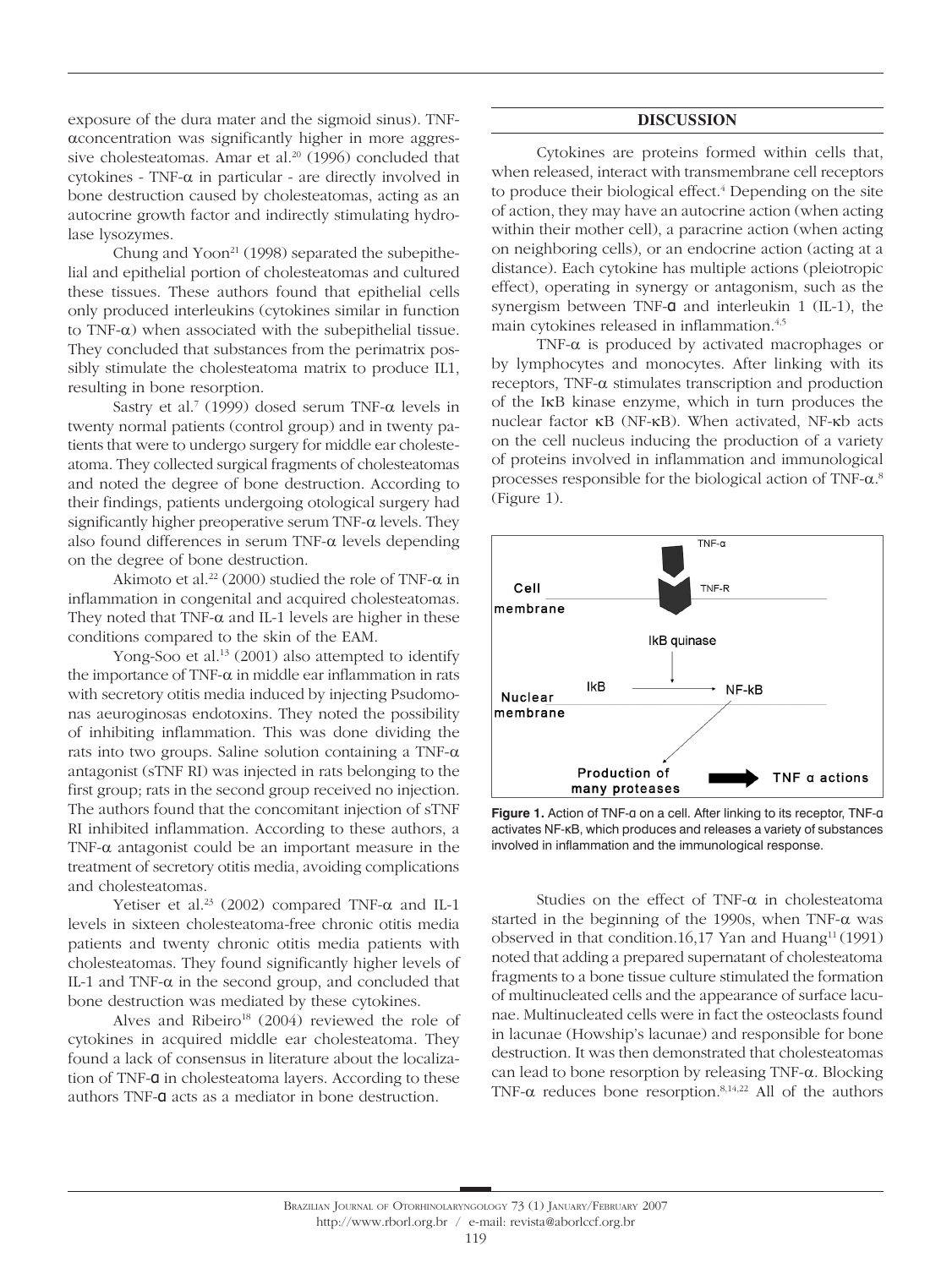we reviewed agree that TNF- $\alpha$  is one of the main factors responsible for bone resorption and destruction seen in diseases that course together with chronic inflammation.

Osteoclasts are the main cells involved in bone resorption. They originate from monocytes and macrophages and act directly on the bone matrix, causing bone erosion and remodeling. TNF- $\alpha$ , IL-6, IL-1 **α** or **β**, interleukin 11 (IL-11), and the macrophage colony stimulating factor (M-CSF) are all responsible for osteoclast differentiation and regulation. These factors, therefore, act directly on bone resorption.8,10,12

Other factors, however, have an indirect action on osteoclasts or on bone-lining cells, by exposing the bone matrix to osteoclasts. These include the parathyroid hormone, prostaglandins, estrogen, IL-11, IL-1 α or β, and TNF-  $\alpha$  (which acts both directly and indirectly).<sup>10,12</sup>

Osteoblasts release a substance - RANKL - that stimulates differentiation of macrophages into osteoclasts. There is synergy between  $TNF-\alpha$  and RANKL in that both cooperate to increase the action of osteoclasts.11 Authors that have studied TNF-α action mechanisms believe that it promotes bone resorption by two pathways (direct and indirect),8,10,12 interacting with other cytokines (RANKL and IL-1) in this process. $11,13$ 

All of the authors we reviewed agree that TNF- $\alpha$ is present in cholesteatomas. There is no consensus, however, about its localization. Alves and Ribeiro<sup>18</sup> (2004) summarized the differences in opinion. (Table 1)

Table 1. Location of TNF-a in cholesteatoma, according to various authors.

| Authors            | Matrix             | Perimatrix  |
|--------------------|--------------------|-------------|
| Yan and Huang11    | <b>Basal layer</b> |             |
| Stratum spinosum   | Macrophages        |             |
| Marenda and        |                    |             |
| Aufdemorte19       | Suprabasal         | Macrophages |
| <b>Fibroblasts</b> |                    |             |
| Sastry et al.7     | All layers         | Negative    |
| Akimoto et al.22   | Negative           | Positive    |
|                    |                    |             |

Source: Based on work by Alves and Ribeiro18 (2004)

TNF-α is released in all middle ear infections, not only in cholesteatoma.17,23 In other chronic infections of the ear, however, the bone destruction seen in cholesteatoma is not observed. Chung and Yoon (1998)<sup>21</sup> noted that interleukin (that stimulates the cholesteatoma matrix to cause bone destruction) is released in the perimatrix. Bone destruction is not seen when the epithelial tissue (matrix) is separated from the subepithelial tissue (perimatrix) in cholesteatoma. The difference may be explained by the presence and distribution of TNF-α receptors in

the cholesteatoma epithelium (matrix). Sufficient studies to prove the location of TNF-α receptors in cholesteatoma and the factors that enhance its expression are lacking in literature.

The quantity of TNF- $\alpha$ , and not only the number of receptors, also seems to be related to bone destruction. Various authors have attempted to relate TNF-α levels with intraoperative findings<sup>7,20,23</sup> Cholesteatomas with increased bone destruction had a higher local amount of TNF- $\alpha$ ,<sup>7,20,23</sup> a finding seen both in acquired and congenital cholesteatomas.22 There is, however, only one published paper comparing congenital and acquired cholesteatomas, so this last findings needs to be further substantiated. The plasmatic concentration of TNF-α in cholesteatoma patients with variable degrees of bone destruction is proportionally higher compared to normal patients. A correlation may be established between systemic TNF-α levels and its local behavior.7 In future it may become possible to predict the aggressiveness of cholesteatoma through a blood test, predicting the associated degree of bone destruction and the possibility of complications.

Based on these papers, we may conclude that TNF-**a** is associated with bone destruction and defines its severity.<sup>7,20,23</sup> TNF- $\alpha$  is increased both systemically and locally in aggressive cholesteatomas. None of the authors, however, investigated why TNF-α levels are increased. The difference in TNF-α levels may be related to various other factors such as, for instance, duration of the disease, the intensity of local infection, or the presence and distribution of TNF-α receptors in the cholesteatoma matrix. There are, however, insufficient published papers for a more detailed analysis of this hypothesis.

TNF- $\alpha$  is one of the main factors responsible for bone resorption and resulting complications in a variety of diseases. The possibility of interrupting the inflammation seen in such chronic diseases was raised following the discovery of natural inhibitors against TNF- $\alpha$ , which could reduce morbidity and mortality.<sup>24-26</sup> The first largescale clinical trial of these inhibitors in systemic diseases demonstrated the efficacy of this treatment in reducing bone resorption.27 Studies have focused on inhibiting bone destruction by blocking the action of TNF- $\alpha$  using TNF- $\alpha$  antagonists or anti-TNF- $\alpha$  antibodies.

In periodontitis injection of a solution containing a TNF- $\alpha$  antagonist (s NF RI) inhibits osteoclast formation, reduces inflammatory cell recruitment and reduces bone loss by 60%.12,28 Thus, TNF-α antagonists can reduce bone destruction.

Anti-TNF-α antibodies can also reduce and postpone bone destruction in rheumatoid arthritis.<sup>27</sup> Bone resorption may, therefore, be inhibited using two different pathways. There are, however, no such studies applied to cholesteatoma. Based on these findings, there may be in future a medical treatment to inhibit inflammation and

http://www.rborl.org.br / e-mail: revista@aborlccf.org.br